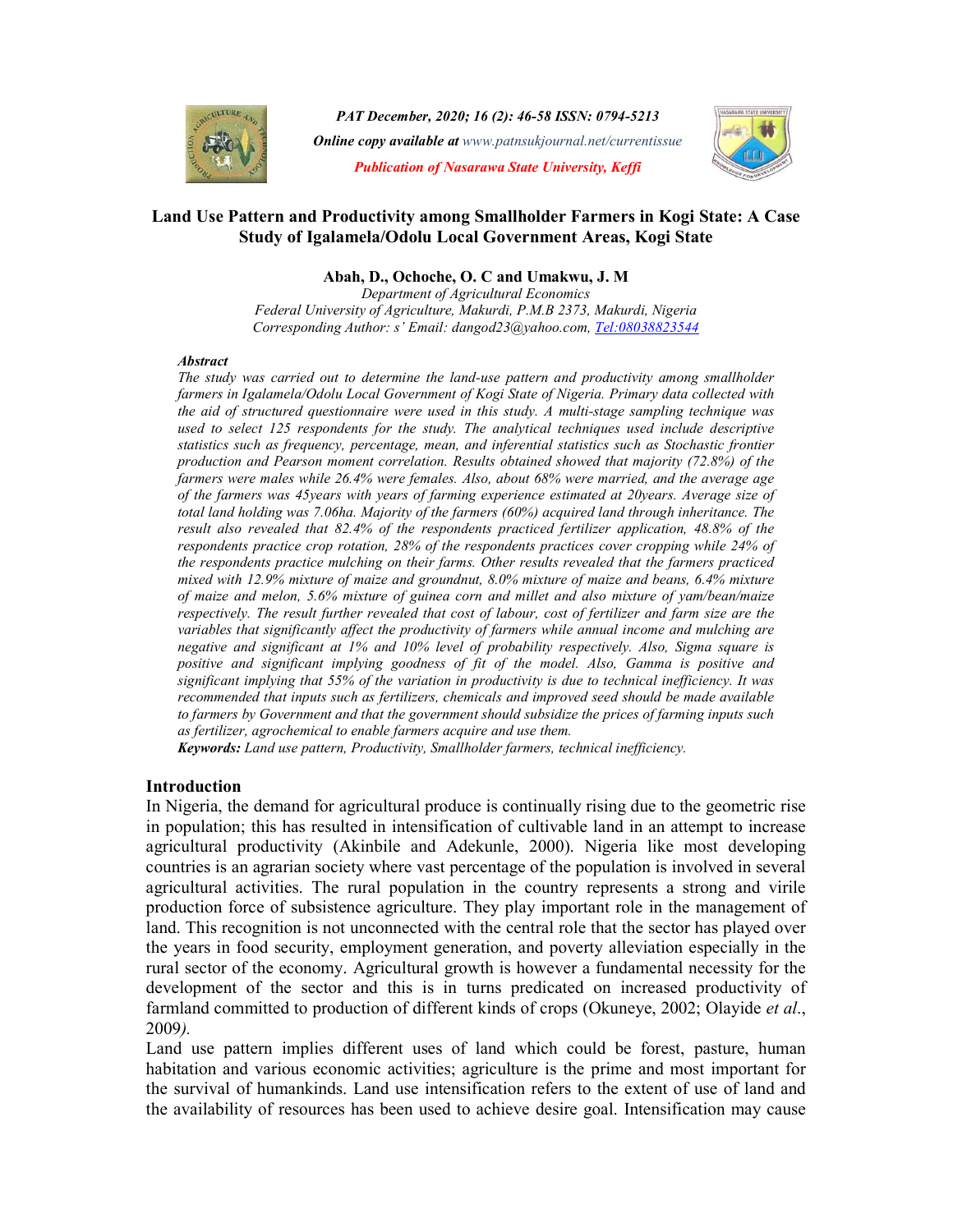conversion of marginal land such as grassland or rangeland to crop production (Li et al., 2013). Research systems have over the years committed enormous human and material resource of development of improved crops varieties and complementary technologies; modest achievements have been recorded in the task of raising crops yield through improved varieties. One of the prominent limiting factors in the manifestation of the full potential of the crop varieties is the declining condition of the resource base especially in the face of increasing pressure on land and declining capabilities of the dominant smallholder farmers to access and procure inorganic fertilizer (Okoruwa et al., 2006, Yusuf et al., 2016). Various reports have over the years identified declining soil fertility as a major constraint on the quest for agricultural growth through increase productivity of arable land (Henoa and Baanante, 2006).

Sound land use practices are major concern in Nigeria, this is because land degradation resulted in low productivity and food security of millions of smallholder farmers is getting critical. These resource poor smallholder farmers who contribute more than 90% of agricultural output in Nigeria in particular and sub-Saharan Africa in general, must be assisted to rise beyond their current level of subsistence (Federal Ministry of Agriculture and Water Resources, 2008). In an attempt to raise productivity, smallholder farmers are encouraged to adopt different production technologies and move on to higher level of profitability through improved land management practices. This is more auspicious now in the wake of looming "global food crisis" that threaten to reduce world food production by as much as a quarter. These farmers need to learn new and sustainable ways of growing their crops to avoid the imminent displacement and marginalization that is bound to take place in a fast-changing world. Given the above reasons, there is need to consider the pattern in which land is used to ensure productivity among smallholder farmers who constitute a major part of agricultural production.

Land is becoming a scarce resource due to immense agricultural and demographic pressures. With the ever-increasing Nigeria's population, the pressure on land has become so prominent that land which was initially regarded as a gift of nature tends to be most highly priced factor of production (Gomez, 1993). Agricultural productivity could be sustainable only if land use pattern used by farmers could compensate for nutrient loss and environmental stress because of improper use of land. Hussain (2004) revealed that natural disaster such as flooding/erosion soil, earthquake, volcanic eruption, and fire affect the land and its sustainability is threatened. The alternative features to this, are the intensive use of the few plots of land which usually would result in land nutrient exhaustion or degradation, low yield restricted farms and continuous poverty following low productivity.

Despite these benefits in using appropriate land use pattern for various crop production, land use in many African nations have been characterized by significant amount of land degradation (Barbier and Hochard, 2016). Although, other research works have been carried out on the subject matter by other researchers, there is no known study on land use pattern and productivity Kogi State; hence a need to carry out this study to fill this research gap.

The broad objective of this study is to determine the land use pattern and productivity among smallholder farmers. The specific objectives include to describe the socio-economic characteristics of smallholder farmers; identify the cropping pattern in the study area; determine the effect of land use pattern on technical efficiency of smallholder farmers; examine the factors affecting agricultural productivity in the study area; and determine the relationship between the farm size and productivity.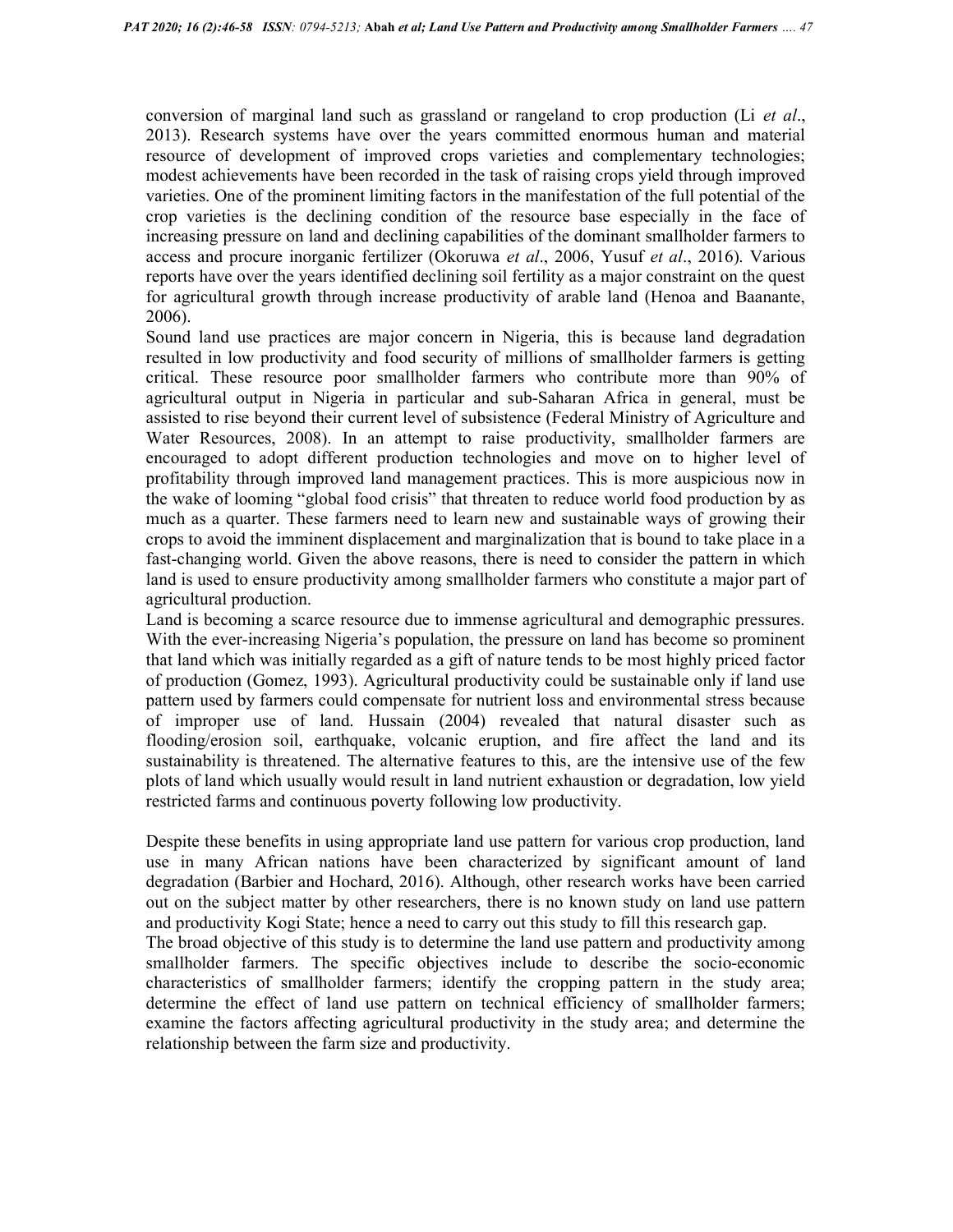# Methodology

The study was carried out in Igalamela-Odolu Local Government Area of Kogi State, Nigeria. The study area is bordered by the Niger River in the west and Enugu State in the east with headquarters in the town of Ajaka. It lies between latitudes  $7^{\circ}05^{\circ}N$  and  $7.08^{\circ}N$  and longitudes  $6^{\circ}49^{\circ}E$  and  $6.82^{\circ}E$ . It has an area of 2,175km<sup>2</sup> and a population of 148,020 at the 2006 census and 139 meters' elevation above the sea level. Igalamela-Odolu LGA has an unusually and richly endowed environment. It is within the middle-belt of Nigeria which has an advantage of the climate of drier savannah vegetation to the north and the wet forest region to the south.

The area lies within the warm humid climatic zone of Nigeria. There is a distinctive wet-dry season dichotomy. The wet season lasts from about April to the end of September or early October while the dry season lasts from about October to about the end of March or early April. Rainfall can be heavy and the effects of the harmattan can be severe, especially from about November. The most common economic trees are palm trees, locust beans, mahogany, iroko, whitewood and raffia palm. 90% of the population practices farming. Both forest and savannah crops thrive on Igalamela-Odolu soil very well. Thus, the main forest crops produced are: yams, cassava, maize, melon and groundnut. And they produce such savannah cereals as guinea corn, beans, millet and benniseed.

Primary data were used in this study and were collected with the use of structured questionnaire which was administered to the respondents. The population of this study consisted of all farmers in Igalamela-Odolu LGA, Kogi State. A multi-stage sampling technique was used in the selection of respondents. Firstly, six (6) communities were selected from three district councils using random sampling technique. Secondly, one hundred and twenty-five (125) respondents were picked from the six communities according to the population density. Data collected for this study were analyzed using both descriptive statistics and inferential statistics. Descriptive statistics such as percentages and frequency distribution and inferential statistics such as Stochastic frontier production and Pearson moment correlation were used for data analysis.

## Model Specification

Stochastic Frontier Regression Model was used to determine the technical efficiency of the effect of land use pattern on the productivity of smallholder farmers (Coelli, Prasada and Batesse, 1998; Jeffrey and Xu, 1998: Ajibefun, 2008; and Rahji and Fakayode, 2009). The Stochastic Frontier Production Function Model has the advantage of allowing simultaneous estimation of individual TE as well as its determinants. Following Dawson and Lingard (1989), the production technology of each farm was assumed to be characterized by a Cobb-Douglas function. Apart from the usual rationale for its use, experience has shown that simple functions involving few parameters as practically feasible perform best since convergence problems in the estimation process occur when there are a large number of explanatory variables in the estimated equation. The Cobb-Douglas functional form is a compromise between a complex production process and a complex estimation technique. It is defined as:

 $InY_i^ = \beta_0 + \beta_1 InX_1 + \beta_2 InX_2 + \beta_3 InX_3 + \beta_4 InX_4 + \beta_5 InX_5 + \beta_6 InX_6 + \beta_7 InX_7 + \beta_8 InX_8$ +β<sub>9</sub>InX<sub>9</sub> +V<sub>i</sub>- U<sub>i</sub>... (1)

Where, In = natural logarithm (base e),  $Y_i$  = output of crop of the ith farmer in kilogram,  $X_i$  = farm size in hectares,  $X_2$  = cost of fertilizer in  $\mathbb{H}$ ,  $X_3$  = cost of herbicide in  $\mathbb{H}$ ,  $X_4$  = cost of pesticide in  $\mathbb{N}$ ,  $X_5$  = cost of seed in  $\mathbb{N}$ ,  $X_6$  = cost of labour in  $\mathbb{N}$ . V<sub>i</sub> is the two-sided error component that represent random variations in output due to factor outside the control of the farmers as well as the effects of the measurement error in the output variable, left out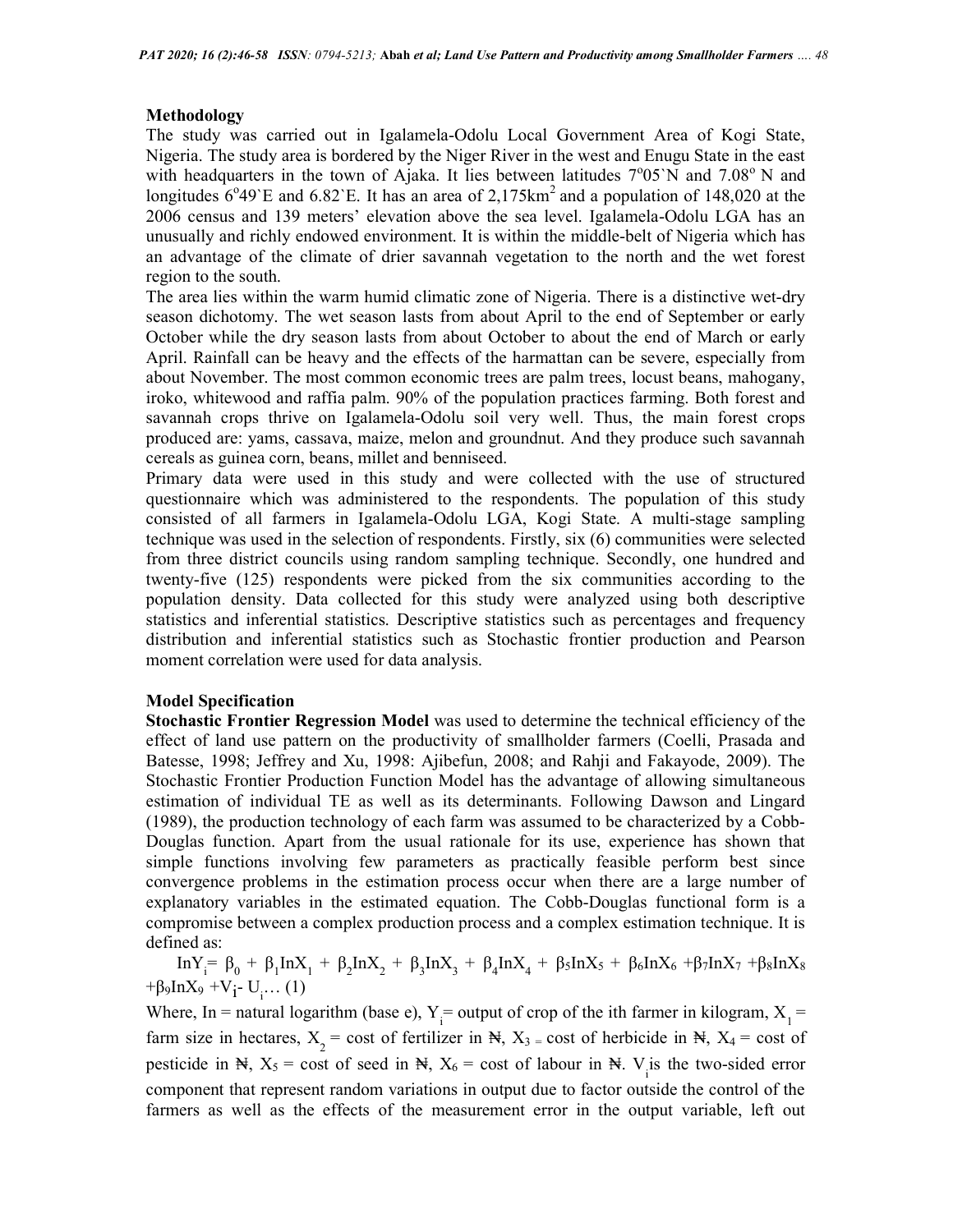explanatory variables from the model and stochastic noise. It is assumed to be normally distributed with zero mean and variance,  $\sigma$ <sup>2</sup>  $_{\rm v}$ ; and U<sub>i</sub> is a non-negative random variable that represent stochastic shortfall of outputs from the most efficient production. It is assumed to be independently distributed such that  $U_i$  is defined by the truncation (at zero) of the normal distribution with mean  $\mu$  and variance  $\sigma_u^2$  where  $\mu$  is defined by:

$$
\mu_{i} = \delta_{0} + \delta_{1} \ln Z_{1} + \delta_{2} \ln Z_{2} + \delta_{3} \ln Z_{3} + \delta_{4} \ln Z_{4} + \ln Z_{5}.
$$
 (2)

Where,  $\mu_i$  = inefficiency effects, Z<sub>1</sub> = age of farmer (years), Z<sub>2</sub> = farming experience (years),  $Z_3$  = household size (number of persons in household),  $Z_4$  = education (number of years of formal schooling). Given functional and distributional assumptions, maximum-likelihood estimates (MLE) for all parameters of the stochastic frontier production and inefficiency model defined by equations 1 and 2 were simultaneously estimated using the program, FRONTIER 4.1 (Coelli, 1994), which also estimated the variance parameters in terms of parameterization:

σ 2 = σ 2 v + σ 2 <sup>u</sup>………………… (3) and γ = σ 2 u » σ 2 …………………… (4) So that 0 ≤ γ ≤ 1

The TE of production of the ith farmer  $(TE_i)$  given the levels of inputs used is defined by:

TE<sup>i</sup> = exp (-U<sup>i</sup> )………………… (5)

The TE of a farmer was between 0 and 1 and is inversely related to the level of the technical inefficiency effects (Battese and Coelli, 1995). The TE is also predicted using the FRONTIER program, which calculates the maximum-likelihood estimator of the predictor for equation 5 that is based on its conditional expectation, given the observed value of  $(V_i-U_j)$ 

(Battese and Coelli, 1995).

#### Results and Discussion

#### Socio-economic Characteristics of Respondents

The result of the socio-economic characteristics of the respondents is presented in Table 1. The result according to age distribution shows that 54.4% of the respondents were between the age range of 40-60 years,  $36.4\%$  were between  $20 - 40$  years, and  $8.8\%$  were above 60 years. The mean is 44.49 which indicates that the farmers were in their active years which may increase the efficiency of crops production.

The distribution according to sex shows that 72.8% of the respondents are male while 27.2% of the respondents are females. It shows that agriculture in the study area is male dominated. The result according to marital status distribution shows that 68.0% of the respondents are married, 12.0% of the respondents are divorced, and 10.4% of the respondents are widowed while 9.6% of the respondents are single.

The result according to educational attainment reveals that 32.8% of respondents had no formal education, 32.0% of the respondents had primary education, 24.0% had secondary education while 11.2% had tertiary education. This implies that literacy level of respondents was high. The implication of these results is that well educated farmers might be efficient in food crops production. These conform to Opara (2010) who opined that farmer with basic education are better equipped for making more informed decisions.

The result according to household size shows that 35.2% had household size of between 4-6 persons, 28.0% had household size of ≤3 persons, and 26.4% had household size between 7-9 persons, while 10.4% had household size of 10 and above. The mean household size was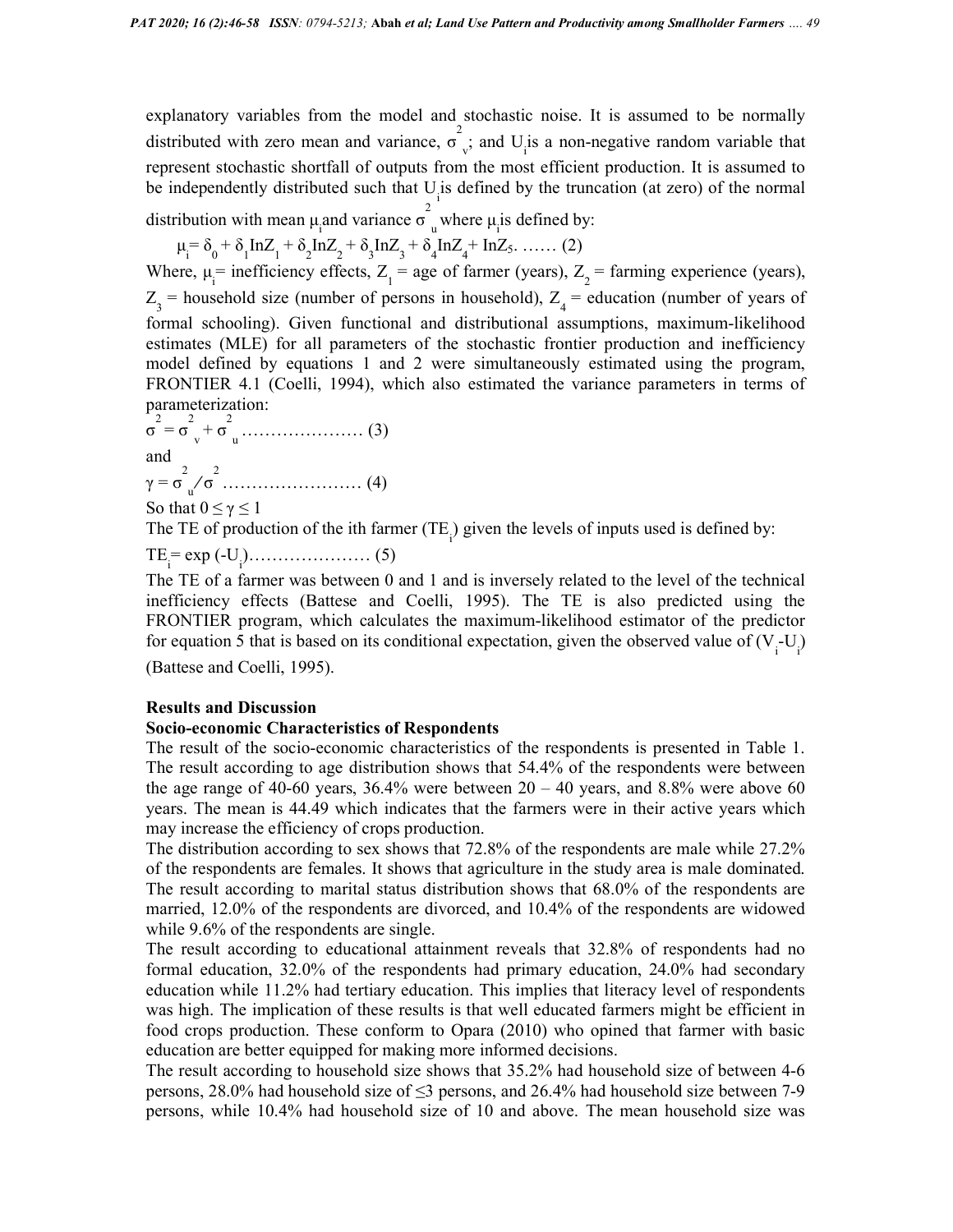about 6 persons implying that high percentage of household size translates to high labour for farming activities. This study agrees with Oviasogie (2005) who observed that labour is the most important factor of production among smallholder farmers in Nigeria agriculture as it is usually dominated by family labour.

The result according to annual income reveals that 38.6% of the respondent earned  $\geq$ Net 150000, 25.6% of the respondents earned between N50001-100000, 22.4% of the respondents earned  $\leq N50000$ , while 13.6% of the respondents earned between  $N100001$ -150000. This implies that most of the farmers depend solely on their source of farm income. This is because financial institution such as bank and other lending agencies appears either not accessible or have stringent conditions attached to their services such as high interest rate and hidden charges thereby making it inaccessible. These of course can hamper production to a large extent, however, Anon (2009) asserted that loan is a crucial input and can be used to establish and expand farm size thereby increasing production.

The result according to farming experience reveals that 40.0% of the respondents had 21 and above years of experience, 24.0% of the respondent had 16-20 years of farming experience, 18.4% of the respondent had 11-15 years of farming experience, while 17.6% of the respondent had ≤10 years farming experience. The mean of the years of experience in farming by the respondents were 19.79 years. The result implies that majority of the food farmer have been producing food crops for a long time and this might be an indication of efficiency in food crops production.

The result in according to farm size reveals that 40.0% of the respondents had farm size of  $\geq$ 5.1 hectares of land, 25.6% of the respondent had farm size within the range of 1.0-3.0 hectare of land, 19.2% of the respondent had  $\leq 1$  hectares of land while 15.2% of the respondent had within 3.1-5.0 hectares of land. The average farm size was about 7 hectares while the minimum and maximum farm sizes were 0.5 and 26 hectares respectively. This implies that most of the farmers in the study area predominantly small-scale farmers as such, this would affect their efficiency in production. The study agrees with Masterson (2007) who observed that the inverse relationship between farm size and efficiency could be attributed to higher labour intensity on small scale farms due to lack of off-farm employment opportunities.

The result according to source of land shows that 60% of the respondents acquired land through inheritance, 14.4% acquired land through renting of farmland, 12.8% of the respondent acquired land through purchase, while 12.8% acquired land through otherwise. This implies that majority of the farmers in the study area acquired land through family inherited source. All other things being equal, access to abundance farmland might lead to efficient crops production.

The results according to source of labour reveal that 39.2% of the respondents use family labour, 36.0% of the respondents use both family and hired labour, 24.8% of the respondents' use hired labour for their production. This implies that farming in the study area is dominated by family labour therefore they would be low cost of production. The study agrees with Oviasogie (2005) who observed that labour is more important factor of production in smallholder Nigeria agriculture as it accounts for more than half of the costs of production. Further, the result reveals that 97.6% of the respondents had no contact with extension agents, 2.4% of the respondents had access to extension visit. This indicates that majority of the respondents had no extension visit and thereby not exposed to new technologies and improved practices of production. This conforms to Shehu *et al.* (2010) who observed that contact with extension agents exposes farmers to new technologies and improved varieties of inputs, providing access to resources and information that will improve their production.

The result according to access to credit shows that 90.4% of the respondents had no access to credit, 9.6% of the respondents had access to credit. This implies that the majority of the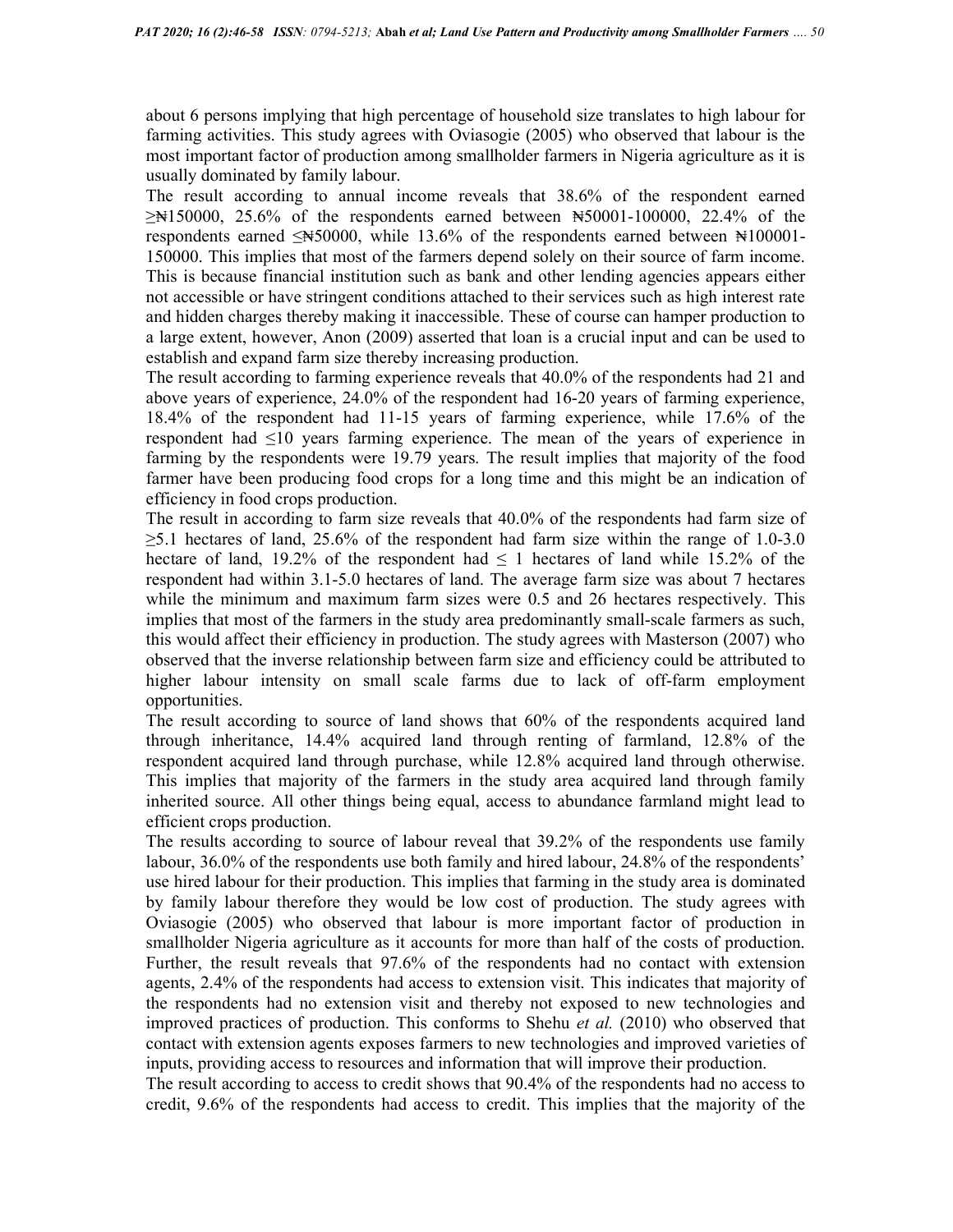respondents faced limited access to credit facilities due to high interest rates and lacks of collateral which results in low production. The study agrees with Oluwatosin (2011) who observed that the farmers' efficiency is reduced due to limited access to credit which would have enabled farmers to adopt high yielding varieties and access information useful for the productivity and efficiency.

|                           | Frequency | Percentage (%) | Mean  |
|---------------------------|-----------|----------------|-------|
| Age                       |           |                |       |
| 20-40                     | 45        | 36.8           |       |
| $40 - 60$                 | 68        | 54.4           | 44.49 |
| $\geq 61$                 | 12        | $8.8\,$        |       |
|                           |           |                |       |
| <b>Sex</b>                |           |                |       |
| Male                      | 91        | 72.8           |       |
| Female                    | 34        | 27.2           |       |
|                           |           |                |       |
| <b>Marital Status</b>     |           |                |       |
| Single                    | 12        | 9.6            |       |
| Married                   | 85        | 68.0           |       |
| Divorce                   | 15        | 12.0           |       |
| Widow                     | 13        | 10.4           |       |
| <b>Educational Status</b> |           |                |       |
| No formal Education       | 41        | 32.8           |       |
| Primary Education         | 40        | 32.8           |       |
|                           | 30        | 24.0           |       |
| Secondary Education       |           |                |       |
| <b>Tertiary Education</b> | 14        | 11.2           |       |
| <b>Household Size</b>     |           |                |       |
|                           | 35        | 28.0           |       |
| $\leq$ 3                  |           |                |       |
| $4 - 6$                   | 44        | 35.2           | 5.60  |
| $7-9$                     | 33        | 26.4           |       |
| $\geq 10$                 | 13        | 10.4           |       |
| <b>Annual income</b>      |           |                |       |
| $\leq 50000$              | $28\,$    | 22.4           |       |
| 50000-100000              | 32        | 25.6           |       |
| 100000-150000             | 17        | 13.6           |       |
| $\geq$ 150000             | 48        | 38.6           |       |
|                           |           |                |       |
| Farm size                 |           |                |       |
| $\leq1.0$                 | 24        | 22.4           |       |
| $1.0 - 3.0$               | 32        | 25.6           |       |
| $3.1 - 5 - 0$             | 19        | 15.2           |       |
| $\geq 5.1$                | 50        | 40.0           | 7.06  |
|                           |           |                |       |
| Source of Land            |           |                |       |
| Inheritance               | 75        | 60.0           |       |
| Purchase                  | 16        | 12.8           |       |
| Otherwise                 | 16        | 12.8           |       |
| Renting                   | $18\,$    | 14.4           |       |
|                           |           |                |       |
| <b>Mode of Farming</b>    |           |                |       |
| Full Time                 | 94        | 75.2           |       |
| Part Time                 | 31        | 14.4           |       |
|                           |           |                |       |
| <b>Source of Labour</b>   |           |                |       |
| Family                    | 49        | 39.2           |       |

Table 1. Distribution of Respondents According to Socio-economic Characteristics  $(N=125)$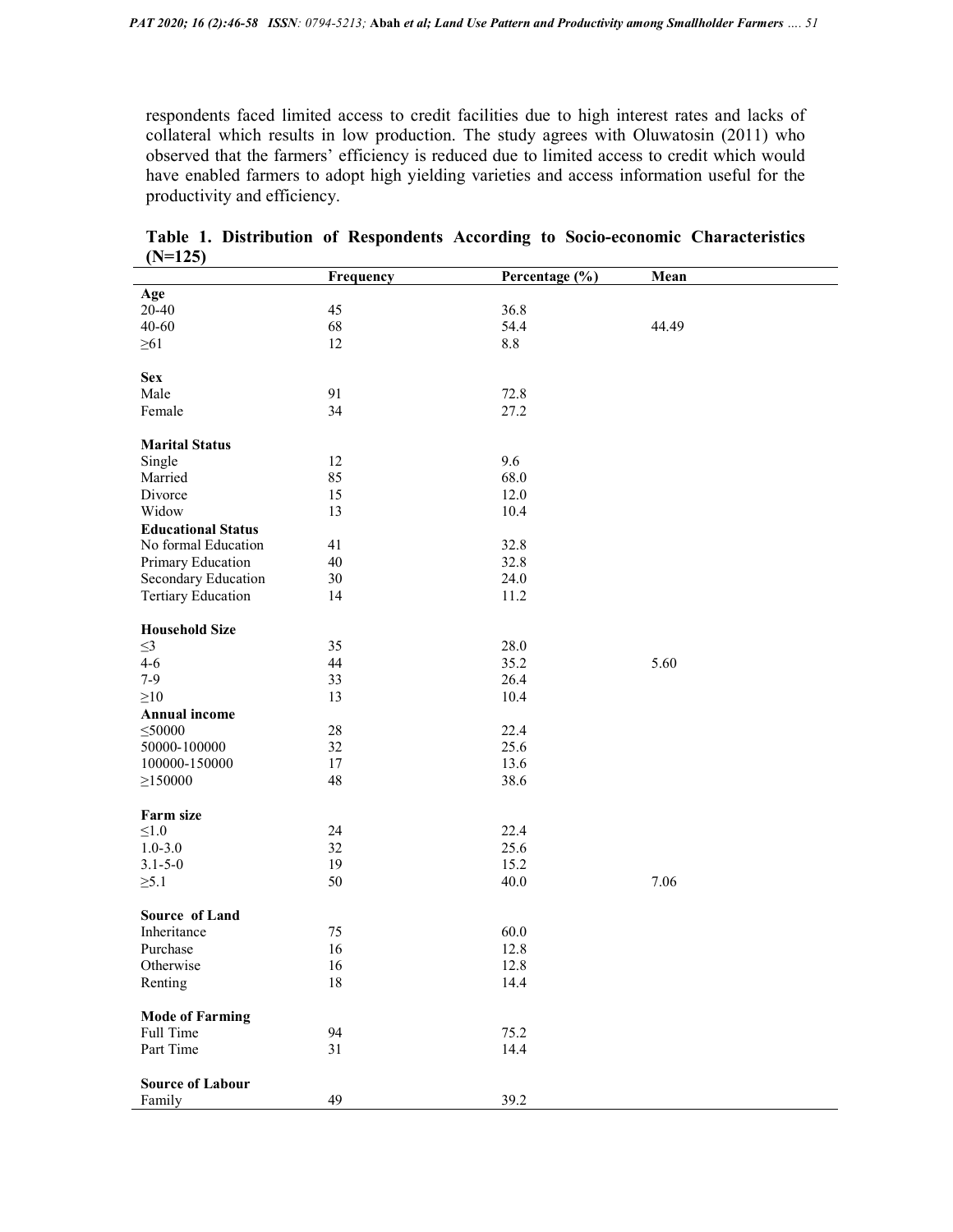| Hired                   | 31      | 24.8 |  |
|-------------------------|---------|------|--|
| Both                    | 45      | 36.0 |  |
|                         |         |      |  |
| <b>Extension Visit</b>  |         |      |  |
| Yes                     | 3       | 2.4  |  |
| No                      | 122     | 97.6 |  |
|                         |         |      |  |
| <b>Access to Credit</b> |         |      |  |
| Yes                     | 12      | 9.6  |  |
| No                      | 133     | 90.4 |  |
| ____                    | - - - - |      |  |

Source: Field survey, 2019

#### Cropping Pattern

The result of the cropping pattern of the respondents is presented in Table 2. The result reveals that 68% of the respondents practice mixed cropping while 32% practice sole cropping. This implies that mixed cropping is the most common cropping pattern in the study area. Mixed cropping encourages crop diversification whereby farmers tend to produce different crops on the same piece of land. Farmers that practiced mixed cropping, have better returns. This study conforms to Fasoranti, (2009) who observed that most farmers devote more hectares of land to crop mixture in order to guard against crop failure.

#### Major Sole Crops Cultivated

Results in Table 3 showed that 8.8% of the respondents cultivated maize, 6.4% of the respondents cultivated millet, 4.8% of the respondents cultivated beans, 4.0% of the respondents cultivated groundnut, 3.2% of the respondents cultivated benneseed, 2.4% of the respondents cultivated yam while 2.4% of the respondents cultivated melon. This implies that there is favourable environment for food crop production in the study area and also a great demand for food crops such as maize, millet and groundnut in the study area.

## Mixed Cropping

Results in Table 3 further showed that 12% cultivated maize and groundnut together, 8.0% cultivated maize and bean, 6.4% cultivated maize and melon while 5.6% cultivated guinea corn and millet and yam/bean/ maize respectively. This implies that maize is more produced in mixed cropping practice in the study with common mixed cropping of cereals and leguminous crops. The result also showed that maize crop performs well when combined with leguminous crops. This study conforms to Oviasogie (2005) who observed that mixed cropping is more productive and efficient than sole cropping for maize farmers.

|                    | $\frac{1}{2}$ and $\frac{1}{2}$ and $\frac{1}{2}$ are $\frac{1}{2}$ and $\frac{1}{2}$ are $\frac{1}{2}$ and $\frac{1}{2}$ and $\frac{1}{2}$ |                |  |
|--------------------|---------------------------------------------------------------------------------------------------------------------------------------------|----------------|--|
| Variable           | Frequency                                                                                                                                   | Percentage (%) |  |
| Sole Cropping      | 40                                                                                                                                          | 32.0           |  |
| Mixed cropping     |                                                                                                                                             | 68.0           |  |
| $\cdots$<br>$\sim$ | $\sim$ $\sim$                                                                                                                               |                |  |

## Table 2: Cropping Pattern of the Study Area (N=125)

Source: Field survey, 2019

| Table 3. Major Sole Crops Cultivated and Mixed Crops Cultivated |
|-----------------------------------------------------------------|
|-----------------------------------------------------------------|

| <b>Variables</b>     | Frequency | Percentage $(\% )$ |  |
|----------------------|-----------|--------------------|--|
| <b>Sole Cropping</b> |           |                    |  |
| Maize                | 11        | 8.8                |  |
| Groundnut            |           | 4.0                |  |
| Millet               | 8         | 6.4                |  |
| Beans                | 6         | 4.8                |  |
| Yam                  |           | 2.4                |  |
| Benneseed            | 4         | 3.2                |  |
| Melon                |           | 2.4                |  |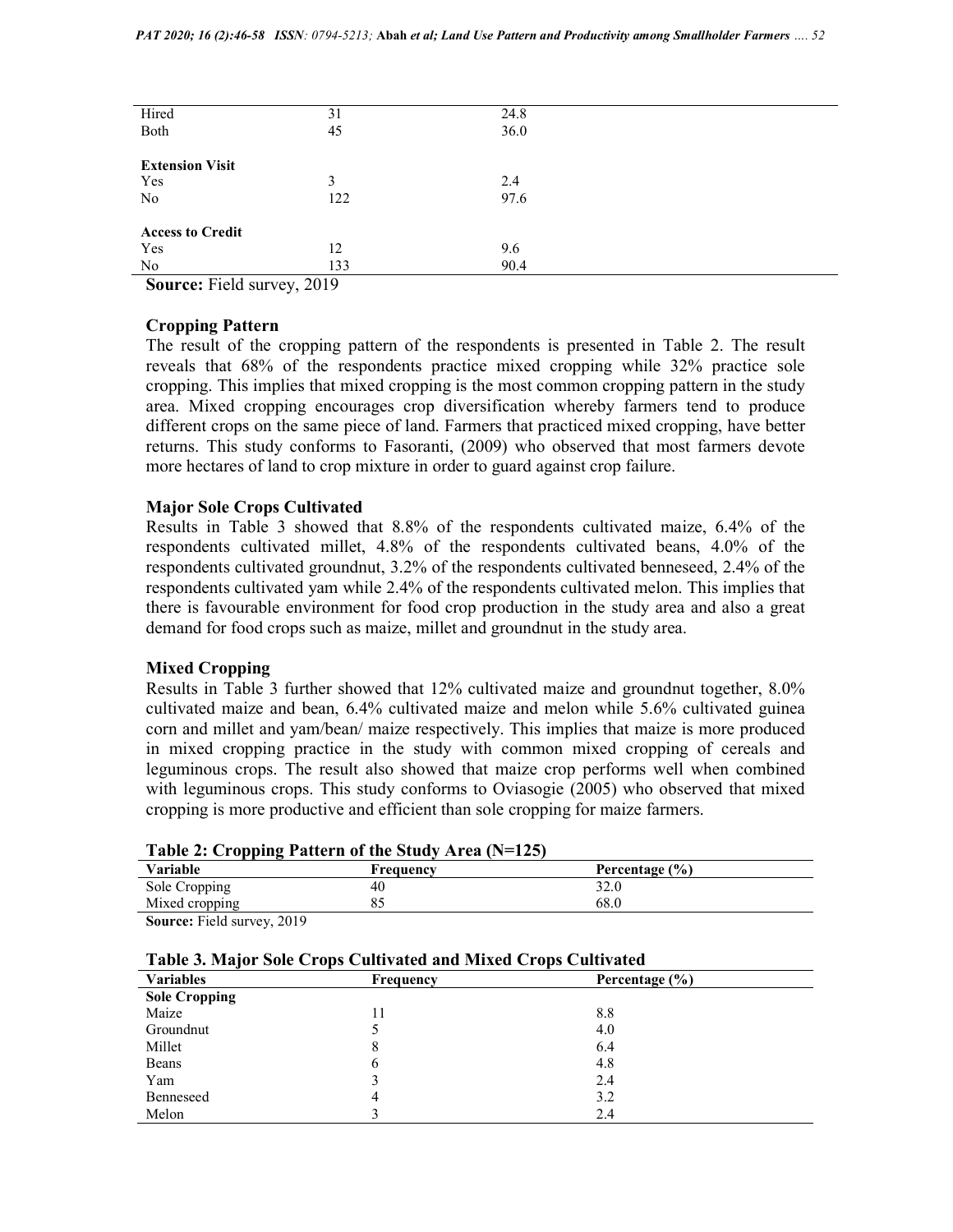| Mixed cropping          |    |      |
|-------------------------|----|------|
| Guinea corn / Bean      |    | 3.2  |
| Guinea corn / Groundnut |    | 3.2  |
| Guinea corn / Melon     |    | 4.0  |
| Guinea corn / Millet    |    | 5.6  |
| Maize / Millet          | 6  | 4.8  |
| Maize / Bean            | 10 | 8.0  |
| Maize / Benneseed       |    | 4.0  |
| Maize / Guinea corn     | h  | 4.8  |
| Maize / Melon           |    | 6.4  |
| Millet / Groundnut      |    | 3.2  |
| Yam / Maize             |    | 4.0  |
| Yam /Bean/Maize         |    | 5.6  |
| Benneseed/Guinea corn   | 3  | 2.4  |
| Maize / Groundnut       | 11 | 12.9 |

Source: Field survey, 2019

## Land Management Practices

Use of land could be sustainable only if land management practices used by the farmers could compensate for nutrient loss and environmental stress induced by improper use of land. Farmers are using different soil conservation practices. The result of land management practices is presented in Table 4. The result shows that majority (82.4%) of the respondents practice fertilizer application. Fertilizer substituted for nutrient loss in the land and fertilizer also enhances soil fertility to achieve efficiency in food crop production (Akanbi, 2006). Results further revealed that 48.8% of the respondents practice crop rotation. Crop rotation could be a good land management practices if the choice of crop rotation is properly done for enhancing soil nutrient. The result also shows that 28.8% of the respondents practice cover crop while about 24.8% of the farmers were practicing mulching on their farms. Mulching is the use of crop and plant residues to cover the top soil before or after planting for the protection of the soil from direct sun and raindrops. The use of these practices might make much impact on efficiency of food crop production in the study area where problem of erosion is well pronounced.

| <b>Variables</b>              | Frequency | Percentage (%) |  |
|-------------------------------|-----------|----------------|--|
| Mulching                      | 31        | 24.8           |  |
| Crop Rotation                 | 61        | 48.8           |  |
| Cover Crop                    | 36        | 28.8           |  |
| <b>Fertilizer Application</b> | 103       | 82.4           |  |

Table 4. Land Management Practices

\*Multiple responses

## Technical Efficiency

The results on technical efficiency of the respondents is presented in Table 5. The result shows that cost of labour, cost of fertilizer and farm size are the variables that significantly affect productivity of farmers in the study area. Specifically, the coefficient of cost of labour and farm size were positive and significantly at 1% level of probability implying that a unit increase in cost of labour and farm size led to increase in the productivity by 0.48 and 0.32 respectively. Similarly, the coefficient of cost of fertilizer is positive and significant at 5% level of probability implying that a unit increase of the cost of fertilizer led to increase in productivity by 0.02. However, cost of herbicide, cost of pesticide, and cost of seed were not significant implying that they have no effect on their productivity.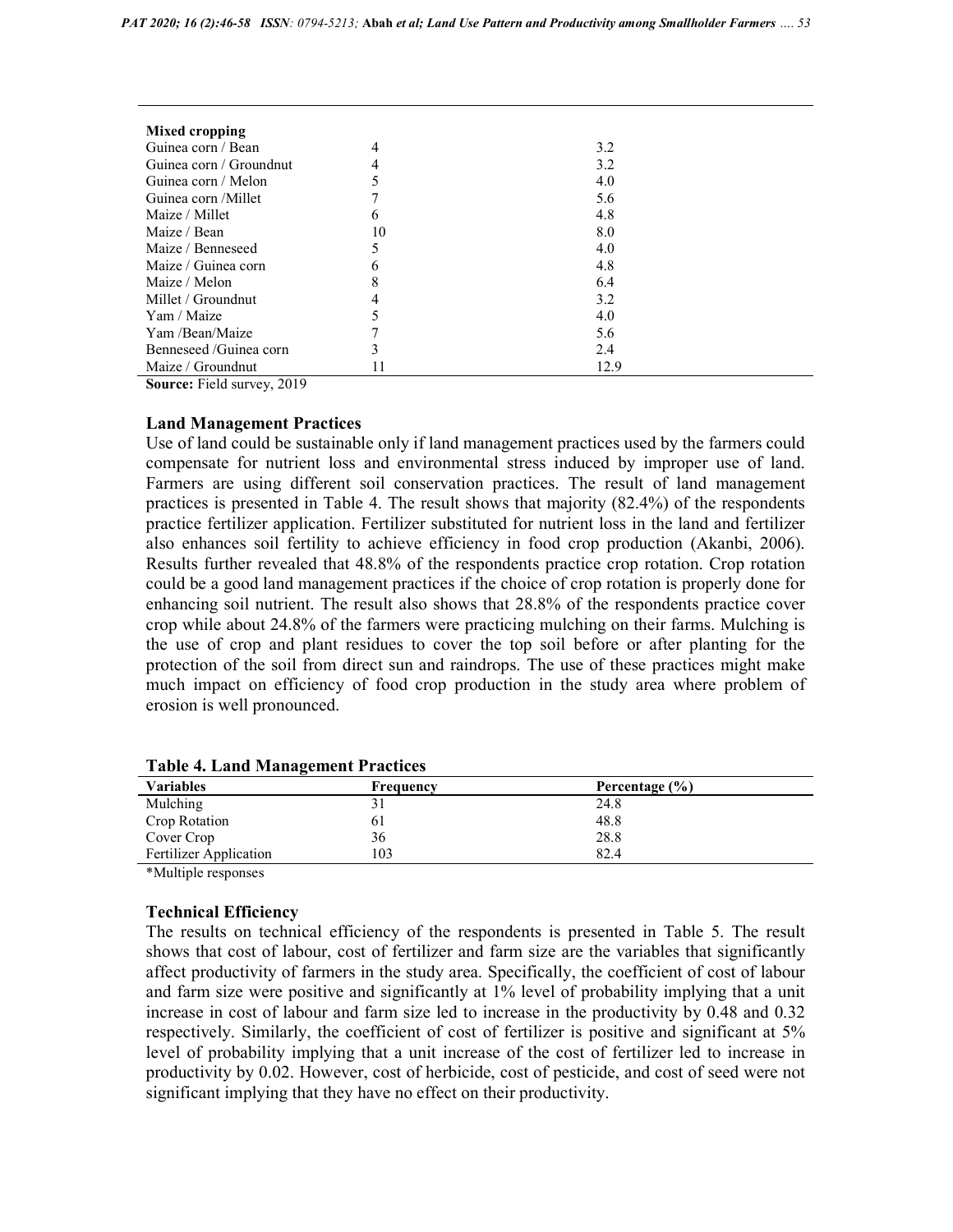The study further reveals that annual income and mulching are negative and significant at 1% and 10% level of probability respectively, implying that an increase in annual income and mulching decrease efficiency. However, age, sex, household size, education, farming experience, cropping pattern, crop rotation and cover cropping have no significant effect on technical efficiency of farmers. Sigma Square is positive and significant implying goodness of fit of the model. Also, gamma is positive and significant implying that 55% of the variation in productivity is due to technical inefficiency.

| rasiv et reeninear minenency |             |            |  |
|------------------------------|-------------|------------|--|
| <b>Variables</b>             | Coefficient | t-ratio    |  |
| Constant                     | 7.06        | 4.97       |  |
| Cost of Labour               | 0.48        | $3.97***$  |  |
| Cost of Fertilizer           | 0.02        | $2.28**$   |  |
| Cost of Herbicide            | $-0.007$    | 0.57       |  |
| Cost of Pesticide            | $-0.007$    | 0.51       |  |
| Cost of Seed                 | 0.03        | 0.89       |  |
| Farm Size                    | 0.32        | $3.40***$  |  |
| <b>Inefficiency model</b>    |             |            |  |
| Constant                     | 1.39        | 3.57       |  |
| Sex                          | 0.05        | 0.45       |  |
| Age                          | 0.002       | 0.24       |  |
| Household Size               | 0.01        | 0.93       |  |
| Education                    | $-0.001$    | $-0.15$    |  |
| Annual Income                | $-0.000001$ | $-4.87***$ |  |
| Farming Experience           | $-0.007$    | $-0.65$    |  |
| Cropping Pattern             | 0.18        | 1.19       |  |
| Mulching                     | $-0.24$     | $-1.99*$   |  |
| Crop Rotation                | $-0.14$     | $-0.89$    |  |
| Cover Crops                  | 0.06        | 0.57       |  |
| Sigma Square                 | 0.20        | 5.99***    |  |
| Gamma                        | 0.55        | $3.60***$  |  |
| Log likelihood               | -77.41      |            |  |

Table 5. Technical Efficiency

\*\*\*Significant at 1%, \*\*Significant at 5%, \*Significant at 10%

## Range of Technical Efficiency

The result of the range of technical efficiency is presented in Table 6. The result shows that 49.6% of the respondents had technical efficiency levels of  $\leq 0.30$ , 41.6% of the respondents had technical efficiency levels of 0.31-0.60, 6.4% of the respondents had technical efficiency level of 0.61-0.90, and 2.4% 0f the respondents had technical efficiency level of  $\geq$  0.91. The mean level of technical efficiency for the respondents are less than 1.00, indicating that all the farmers are producing below the maximum technical efficiency frontier.

| Table 0. Kange 01 Technical Efficiency |           |                |  |
|----------------------------------------|-----------|----------------|--|
| Range of technical efficiency          | Frequency | Percentage (%) |  |
| $\leq 0.30$                            | 62        | 49.6           |  |
| $0.31 - 60$                            | 52        | 41.6           |  |
| $0.61 - 0.90$                          | 8         | 6.4            |  |
| >0.91                                  |           | 2.4            |  |
| Minimum efficiency                     | 0.13      |                |  |
| Maximum efficiency                     | 0.97      |                |  |
| Mean                                   | 0.3519    |                |  |
|                                        |           |                |  |

|  | <b>Table 6. Range of Technical Efficiency</b> |
|--|-----------------------------------------------|
|  |                                               |

Source: Field survey, 2019

#### Factors Affecting Agricultural Productivity

The result of the factors affecting the productivity of farmers is presented in Table 7. The result shows that inadequate extension services has a mean of 3.64 which implies that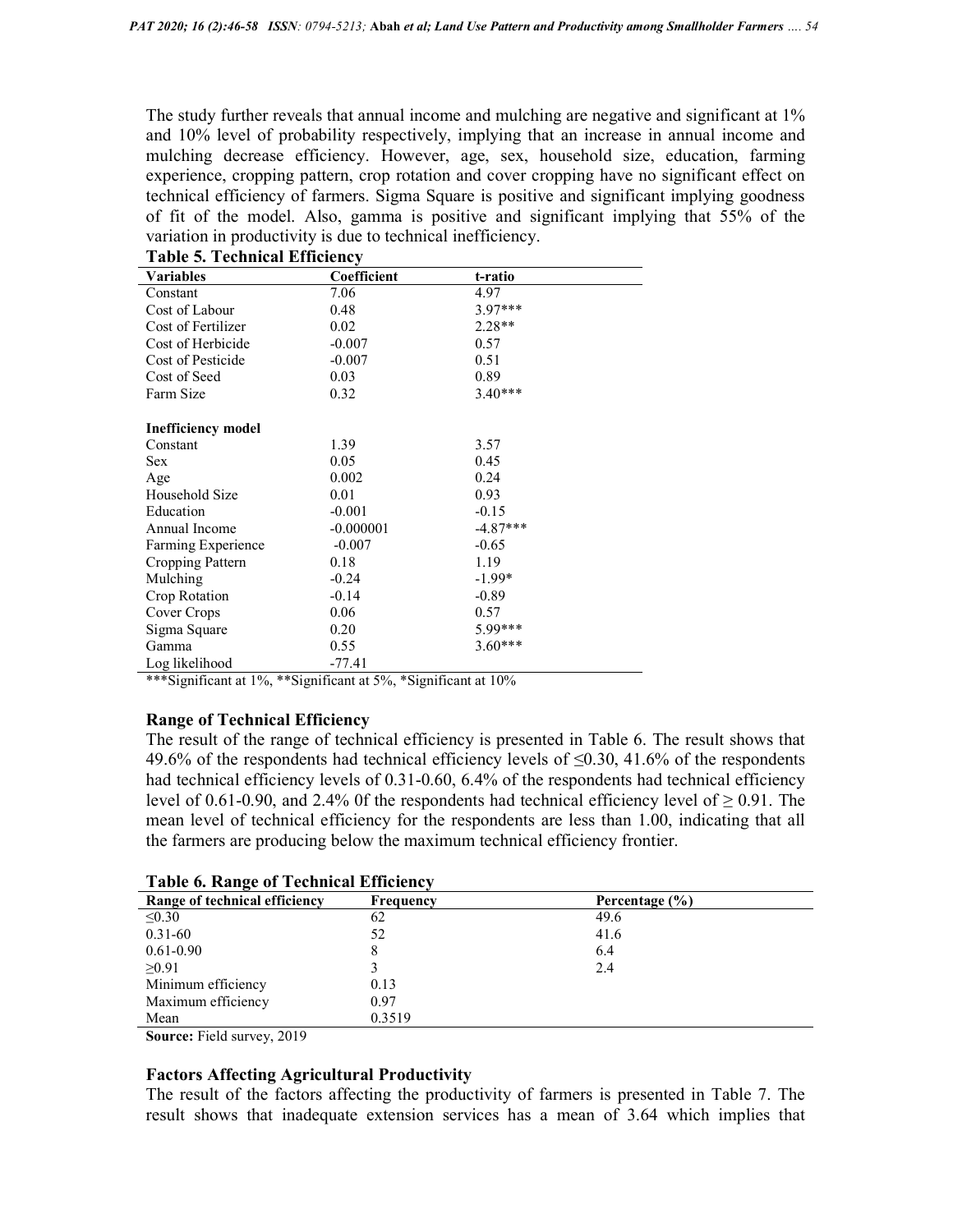majority of the farmers had no extension contact which affects the level of adoption of new technologies in farming and input such as (fertilizer, improved seed etc).This conform with Adejoh(2009) who asserted that many farmers reported limited contact with extension workers and consequently receive unimproved production technologies and practice.

| Table 7. I actors Ameeting Agricultural Frounchvity of Farmers |        |                           |  |
|----------------------------------------------------------------|--------|---------------------------|--|
| <b>Variables</b>                                               | Mean   | <b>Standard deviation</b> |  |
| Land tenure system                                             | 2.8640 | 1.15942                   |  |
| Unavailability of fund                                         | 2.6480 | 0.96934                   |  |
| Cost of seed                                                   | 2.0800 | 0.98045                   |  |
| Weed control problem                                           | 2.8560 | 0.66846                   |  |
| High cost of fertilizer                                        | 3.4400 | 0.66478                   |  |
| Poor storage facility                                          | 2.3200 | 1.00483                   |  |
| Inadequate extension services                                  | 3.6400 | 0.60107                   |  |
| Inadequate labour                                              | 2.3360 | 1.14261                   |  |
| High cost of chemical                                          | 3.1600 | 0.58750                   |  |
| Limited access to credit                                       | 2.7200 | 0.82891                   |  |
| Insect and diseases attack                                     | 2.4560 | 0.86606                   |  |

Table 7. Factors Affecting Agricultural Productivity of Farmers

Source: Field survey, 2019

The result further reveals that high cost of fertilizer and cost of chemical had mean values of 3.44 and 3.16 respectively which implies that high cost of inputs are some of the major impediments in raising the productivity of smallholder farmers in the study area.

The result also shows that land tenure system had a mean value of 2.86 which is one of the factors affecting the agricultural productivity of farmers in the study area. Weed control problem had a mean value of 2.85, limited access to credit had a mean of 2.72 and unavailability of fund had a mean value of 2.64 respectively which is as a result of high interest rates and lack of collaterals for farmers to acquire loans. Insect and diseases had a mean of 2.45, Inadequate Labour had the mean of 2.33, Poor storage facility had the mean of 2.32 and Cost of seed had the mean of 2.08 respectively. These are indications that these factors strongly affect the agricultural productivity of respondents in the production of food crops in Igalamela/Odolu LGA of Kogi State of Nigeria.

## Relationship between Farm Size and Productivity

The result in Table 8 according to Pearson correlation shows a moderately statistical direct relationship of r(0.571) between farm size and productivity significant at 1% level probability which indicate that for every one hectare increase of farm size, there will be an increase in total revenue by 0.571%. Therefore, the null hypothesis which state there is no relationship between farm size and productivity is rejected.

| Table 6. Kelativiisilip between Tal ill size and productivity |                  |                      |
|---------------------------------------------------------------|------------------|----------------------|
| <b>Correlations</b>                                           | <b>Farm size</b> | <b>Total revenue</b> |
| Pearson Correlation                                           |                  | 0.571                |
| Significant (2-tailed)                                        |                  | 0.000                |
| Total                                                         | 125              | 125                  |
| $\cdot$ $\sim$<br>$\cdots$ $\cdots$<br>$\cdots$<br>$\sim$     |                  |                      |

|  |  |  |  |  | Table 8. Relationship between farm size and productivity |
|--|--|--|--|--|----------------------------------------------------------|
|--|--|--|--|--|----------------------------------------------------------|

Correlation is significant at 0.01 level (2-tailed)

## Conclusion and Recommendations

The study assessed the land use pattern and productivity among smallholder farmers. The study revealed that majority of the farmers practiced mixed cropping with intercropping of legumes and cereals prevalent. The study also revealed that farmers in the study area are producing below the maximum technical efficiency frontier. Farmers in the study used various land management practices such as mulching, fertilizer application, cover cropping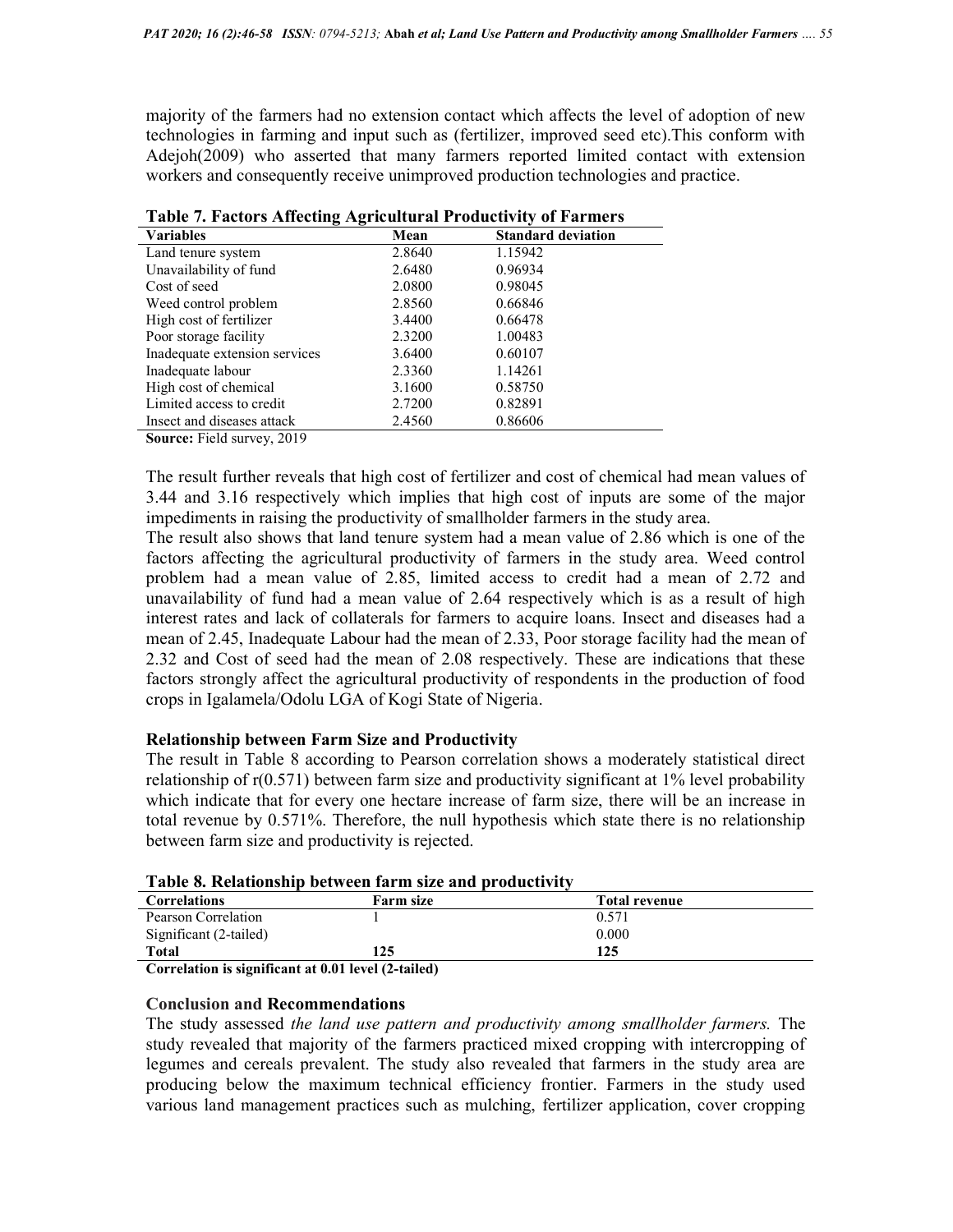and crop rotation. The study observed that smallholder farmers in the study area are confronted by several factors affecting productivity such as inadequate extension visits, inadequate fund, insect, and disease attack and weed control problem which interfere with plant growth and reduce crop productivity. The study further revealed that if the level of variables such as farm size, labour input, chemical and fertilizer, levels of extension are increased, productivity will also increase.

The study therefore recommends that;

- Government should organize extension agents to rural farmers by way of organizing workshop, seminar, and conferences in other to keep the farmers abreast of the innovative farming methods and inputs to use.
- Food crop farmers should be encouraged to have access to financial institutions in obtaining loan at low interest rates.
- Government should subsidize the prices of the farming inputs such as fertilizer, agrochemical to enable the farmers acquire them.

#### References

- Adejoh, S. D. (2009). Analysis of Production Efficiency and Profitability of Yam-Based Production Systems in Ijunmu LGA of Kogi State. An MSc thesis, Department of Agricultural Economics and Extension, Ahmadu-Bello University, Zaria.
- Ajibefun, I.A. (2008), "An Evaluation of Parametric and Non-Parametric Methods of Technical Efficiency Measurement: An Application to Small Scale Food Crop Productivity in Nigeria", Journal of Agriculture and Social Sciences. 4(3).
- Akanbi. W.A. (2006). Introduction to Tropical Food Crops. Agronomy Department, LAUTECH, Ogbomoso.
- Akinbile, M. and Adekunle, A. (2000). Land Administration in Nigeria: case studies of implementation of land use decree (Act) in Ogun Ondo and Oyo State of Nig. Agricultural Administration 17 (1): 21-31.
- Barbier, E. B., andHochard, J. P. (2016). Does land degradation increase poverty in developing countries? PLoS One, 11(5).
- Coelli T.J. (1994). Recent Development in Frontier estimation efficiency Measurement. Australian Journal of Agricultural Economics. 39:219-245.
- Coelli, T.J., D.S Prasada Rao, and Batesse, G.E. (1998). An Introduction to Efficiency and Productivity Analysis. Springer: New York 331Pp.
- Emokaro C.O. and Erhabor, P.O. (2006). Efficiency of Resource-use in Cassava Production in Edo state, Nigeria. Journal of Agriculture, Forestry and Social Sciences. 3(2):14- 23.
- Fasoranti,M.M. (2006). A Stochastic Frontier Analysis of effectiveness of Cassava-Based cropping systems in Ondo State, Nigeria, PhD thesis, Department of Agricultural Economics and extension, FUTA.
- FMA&WR (2008). National Programme for Food Security. Federal Ministry of Agriculture and Water Resources (FMA&WR), Abuja, pp.107.
- Gomez, A. A. (1993). The slopping lands of the Philippines. SEARCA, Philippines (Mimeo). Ifaturoti, B. S. (1996): The need for land Reform in Nigeria: Ibid, 8441-453.
- Henao, J., and Baanante. C.A. (2006). Agricultural Production and Soil Nutrient Mining in Africa. Summary of IFDC, Muscle Shoals, Alabama, U.S.A.
- Li, M., J. J Wu, and X. Deng (2013). Identifying Drivers of Land Use Change in China: A Spatial Multinomial Logit Model Analysis. Land Economics 89: 632-654. Management Africa. Tokyo; United National University Press.
- Masterson, T. (2007). Productivity, Technical Efficiency and Farm Size in Paraguayan Agriculture. The Levy Economics Institute Working Paper No. 490